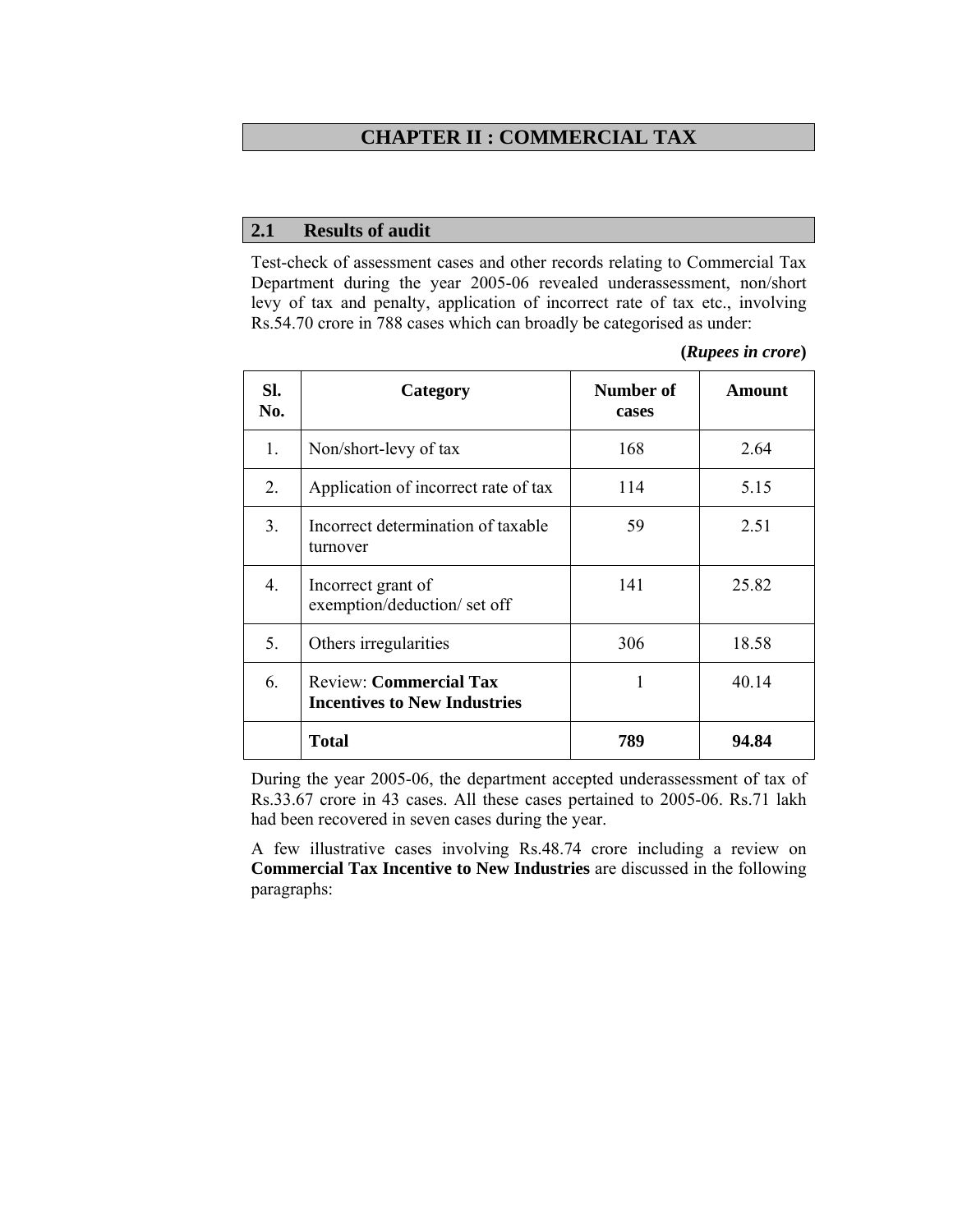## **2.2 Review: Commercial Tax Incentives to New Industries**

 $\mathcal{L}_\text{max}$  and the contract of the contract of the contract of the contract of the contract of the contract of

# **Highlights**

Short levy of tax of Rs.6.85 crore was due to incorrect issue of eligibility certificates

*(Paragraph 2.2.6)* 

• In 12 cases industrial units holding eligibility certificates were closed during currency of their certificates or were closed within five years from the date of expiry of eligibility certificates.

## *(Paragraph 2.2.7)*

• Grant of exemption/deferment of tax of Rs.9.92 crore to seven ineligible units resulted inshort levy of tax to that extent

### *(Paragraph 2.2.9)*

Exemption of tax of Rs.50.83 lakh allowed on goods not specified in eligibility certificates of two units was incorrect and resulted in short realisation of Government revenue to that extent.

### *(Paragraph 2.2.11)*

• Tax of Rs.64.51 lakh was adjusted less against exemption limit due to application of incorrect rate of tax.

### *(Paragraph 2.2.13)*

### *2.2.1 Recommendations*

Government may consider the following recommendations:

- Internal control mechanism should be developed to ensure that the eligibility certificates issued are consistent with the provisions of the scheme.
- Government may consider imposing penitentiary measures against dealers who do not submit returns prescribed by the department.
- A system may be developed to ensure that prompt action is taken against those beneficiaries that have closed units before stipulated period or have violated requisite condition for grant of exemption.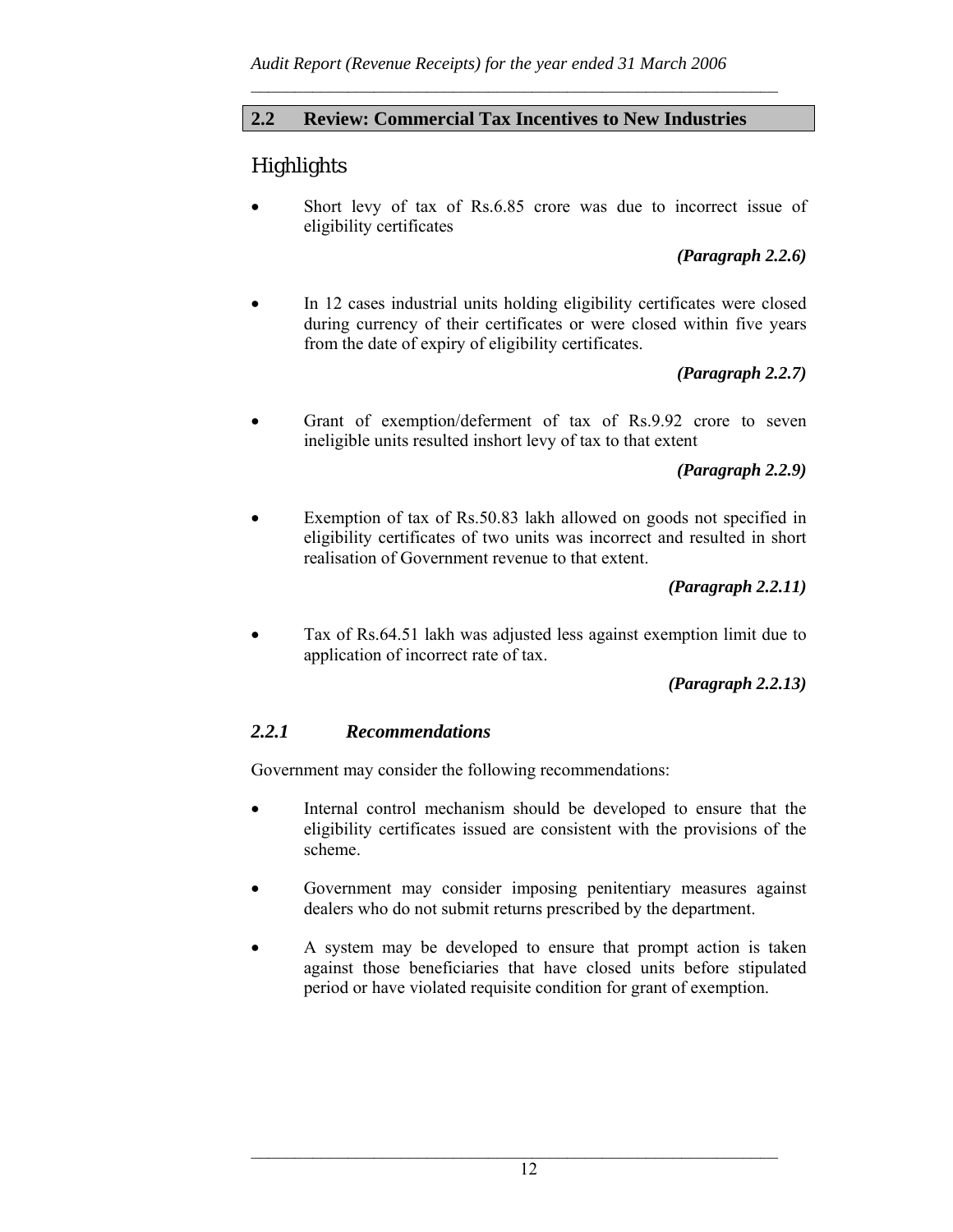## *2.2.2 Introduction*

With a view to encourage growth of industries in the state, Government of Madhya Pradesh (MP) has been offering incentives to new industries in the form of exemption/deferment of tax. Government notified two such schemes namely 1986 scheme and 1994 scheme. Besides there are some special schemes like 1991 scheme for industrial units with capital investment of Rs.100 crore or more, 1995 scheme for non resident Indians (NRI), 100 p*er cent* export oriented units (EOU) and exporting units, etc.

 $\mathcal{L}_\text{max}$  and the contract of the contract of the contract of the contract of the contract of the contract of

The Department of Industries formulates the schemes and the Commercial Tax Department issues notification under the provisions of MP Commercial Tax Act, 1994 for their implementation. A unit has to apply to General Manager, District Trade and Industries Centre who issues eligibility certificate (EC) for grant of exemption/deferment of tax to the applicant of small scale industry. In the case of medium or large scale industry the Commissioner of Industries, MP issue such certificate

## *2.2.3 Organisational set up*

The Commercial Tax Department is headed by Commissioner of Commercial Tax, MP with headquarters at Indore, who is assisted by seven additional commissioners, 23 deputy commissioners (DCs) 58 assistant commissioners (ACs), 91 commercial tax officers (CTOs) and 220 assistant commercial tax officers (ACTOs). The department is under the administrative control of Principal Secretary (Commercial Tax) at Government level.

## *2.2.4 Audit objectives*

The review has been conducted with a view to ascertain whether:

- ECs issued were consistent with the provisions of the scheme, the provisions and conditions laid down in the scheme/EC were being complied with;
- tax was being levied/assessed and adjusted correctly against exemption limits prescribed in the ECs and
- adequate internal control existed to safe guard Government revenue.

## *2.2.5 Scope of audit*

Records of  $11<sup>1</sup>$  out of 13 divisions covering 21 ACs and 32 CTOs for the period 2000-01 to 2004-05 were test checked between June 2005 and March 2006. Results of the review are given in the succeeding paragraphs.

l *1*

*Bhopal (2), Chhindwara, Gwalior, Indore (2), Khandwa, Ratlam, Sagar, Satna and Ujjain*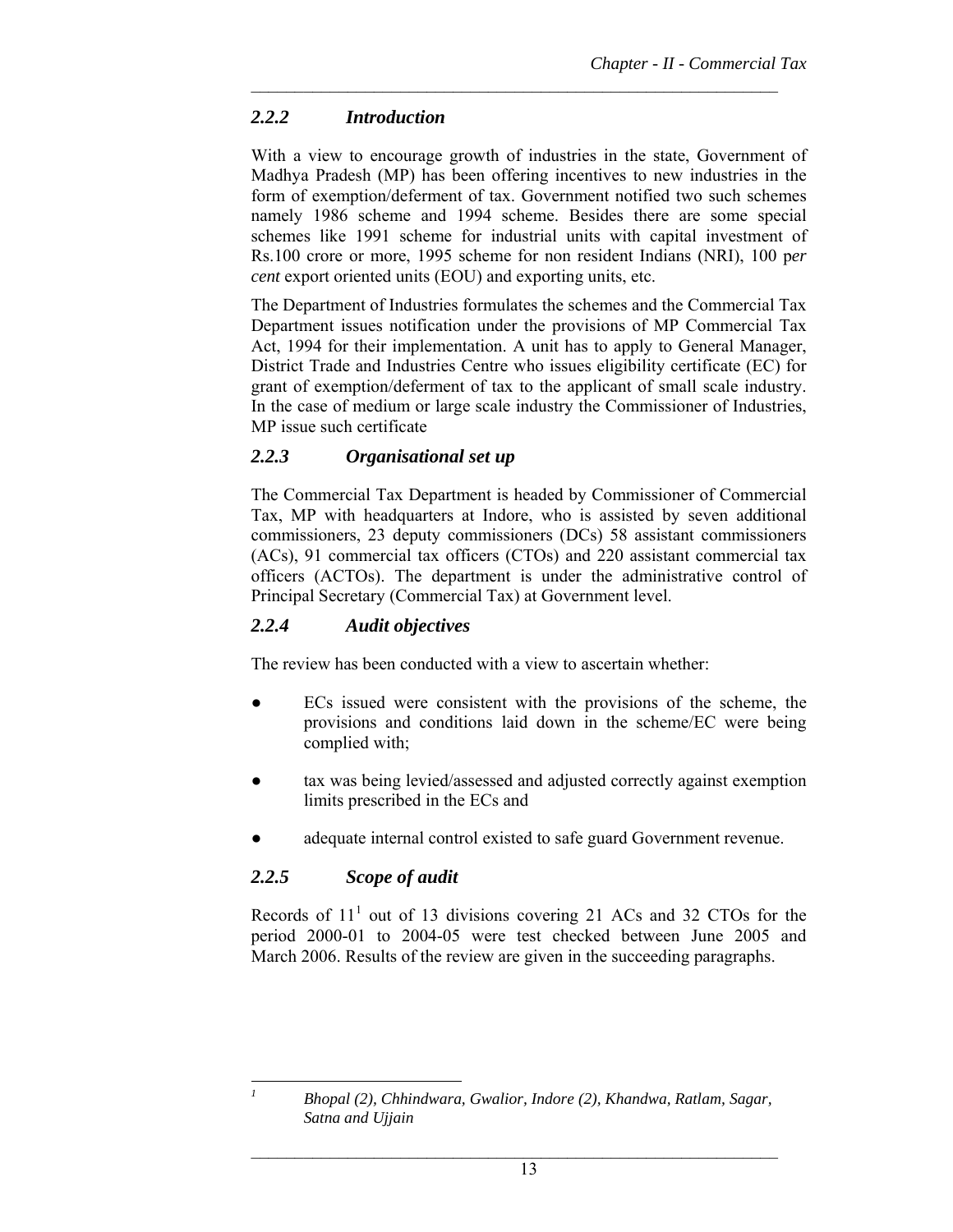## *2.2.6 Short levy due to incorrect issue of eligibility certificates (ECs)*

 $\mathcal{L}_\text{max}$  and the contract of the contract of the contract of the contract of the contract of the contract of

Madhya Pradesh *Vanijyik Kar Adhiniyam* 1994 (MPVK *Adhiniyam* 1994) provides exemption from payment of tax to those industrial units that are holding ECs, issued under different incentive schemes notified by Government. The exemption are, however, subject to terms and conditions prescribed in respective schemes and notifications issued by Government from time to time.

Test check of records revealed that in seven cases, exemption from payment tax was granted to six units by assessing authorities (AAs) though the units did not fulfill requisite conditions. The grant of exemption was incorrect and resulted in short realisation of Government revenue of Rs.6.85 crore as detailed below:

| Sl. No. | <b>Name of Office</b>                                                                                                                                                                                                         | <b>Nature of observations</b>                                                                                                                                                                                                                                                                                                         |  |  |  |  |
|---------|-------------------------------------------------------------------------------------------------------------------------------------------------------------------------------------------------------------------------------|---------------------------------------------------------------------------------------------------------------------------------------------------------------------------------------------------------------------------------------------------------------------------------------------------------------------------------------|--|--|--|--|
| 1.      | 2.                                                                                                                                                                                                                            | 3.                                                                                                                                                                                                                                                                                                                                    |  |  |  |  |
| 1.      | <b>AC</b> Bhopal                                                                                                                                                                                                              | As per notification dated June 1995, benefit of<br>exemption was not admissible for sales out of<br>expanded capacity <sup>2</sup> of a 100 <i>per cent</i> EOU.                                                                                                                                                                      |  |  |  |  |
|         |                                                                                                                                                                                                                               | However, one such EOU assessed in January 2005 for<br>the year 2001-02 exemption was granted from<br>payment of tax on sales out of expanded capacity<br>which was incorrect and resulted in short realisation<br>of Government revenue to the extent of Rs.4.51 crore.                                                               |  |  |  |  |
|         |                                                                                                                                                                                                                               | Remarks: Government stated in September 2006 that the cases would be<br>re examined. However, further progress made has not been received (January 2007).                                                                                                                                                                             |  |  |  |  |
| 2.      | AC Indore<br>AC Sagar                                                                                                                                                                                                         | As per 1994 scheme, benefit of exemption was<br>admissible to manufacturing units only. Process of<br>refilling of LPG is not a manufacturing process <sup>3</sup> .<br>In three cases of two dealers, AAs allowed exemption<br>between February 2004 and January 2005 for the<br>years 2000-01 and 2001-02 treating refilling of LPG |  |  |  |  |
|         | as manufacturing process. The grant of exemption<br>was incorrect and resulted in short realisation of<br>Government revenue of Rs.1.54 crore.<br><b>Remarks:</b> Government stated in September 2006 that the cases would be |                                                                                                                                                                                                                                                                                                                                       |  |  |  |  |
|         |                                                                                                                                                                                                                               | re examined. However, further action taken has not been received (January 2007).                                                                                                                                                                                                                                                      |  |  |  |  |

 *2 Sales out of expanded capacity means sales made over and above the existing production* 

*<sup>3</sup> State of Gujrat Vs Kosam Gas Company (87 STC-236) (Gujrat)*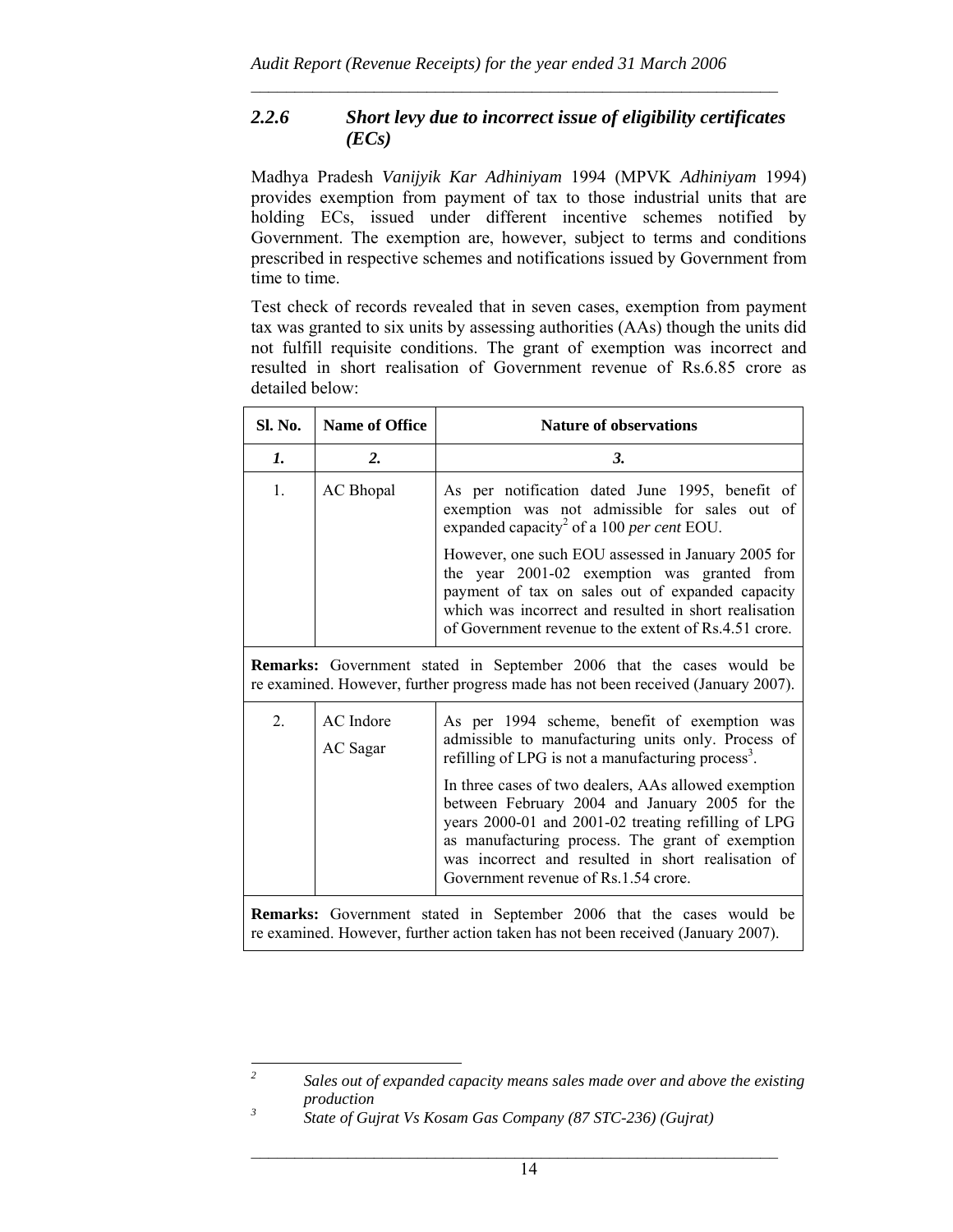| 1. |               |                                                                                                                                                                                                                                                                                                                                                                                                                    |
|----|---------------|--------------------------------------------------------------------------------------------------------------------------------------------------------------------------------------------------------------------------------------------------------------------------------------------------------------------------------------------------------------------------------------------------------------------|
| 3. | AC Chhindwara | As per 1994 scheme, cotton ginning and pressing<br>units were ineligible for exemption with effect from<br>21 May 1998. It was noticed that three units dealing<br>with ginning and pressing of cotton were allowed<br>exemption between October 2004 and December<br>2004 for the year 2001-02. The grant of exemption to<br>these units was incorrect and resulted in short<br>realisation of tax of Rs.80 lakh. |

**Remarks:** Government accepted audit observation in September 2006 and stated that reassessment of the case was in progress.

In all the above cases ECs were issued by the Industrial Department. However, at no occasion were the above discrepancies brought to their notice by the Commercial Tax Department. It is recommended that grant of exemption may be monitored in such a manner that ineligible units are not allowed benefit of exemption.

#### *2.2.7 Non-recovery of tax on closure of units before stipulated period*

Under 1986, 1994 and 1995 schemes for new industries, a manufacturer shall keep the industrial unit running during the period of eligibility and also for a further period of five years from the date of expiry of the period of eligibility. In case of failure to do so EC shall be liable to be cancelled with retrospective effect.

During test check of records of seven  $ACs<sup>4</sup>$  and three circle offices<sup>5</sup>, it was noticed that in 12 cases the industrial units holding eligibility certificates failed to continue production either during the period of eligibility or for a further period of five years. The units were closed either during currency of ECs or where closed within five years from the date of expiry of ECs. The amount of exemption and deferment availed of by these units which had become recoverable worked out to Rs.12.40 crore.

After this was pointed out, Government stated in September 2006 that instructions have been issued from time to time for taking early action regarding cancellation of EC. Further instructions would be issued for immediate action to cancel the EC and thereafter to complete assessments for earlier periods on priority by levying tax.

### *2.2.8 Non levy/adjustment of tax against the quantum of exemption*

Under exemption schemes of 1994 and 1995 assessing authority (AA) shall levy Purchase tax on the raw material purchased on declaration and adjust the same against the ceiling limit of exemption specified in the EC.

 *4 AC Chhindwara, AC Gwalior, AC Indore (2), AC Khargone, AC Mandsaur and AC UJjain 5*

*CTO Dhar, Indore and Ujjain*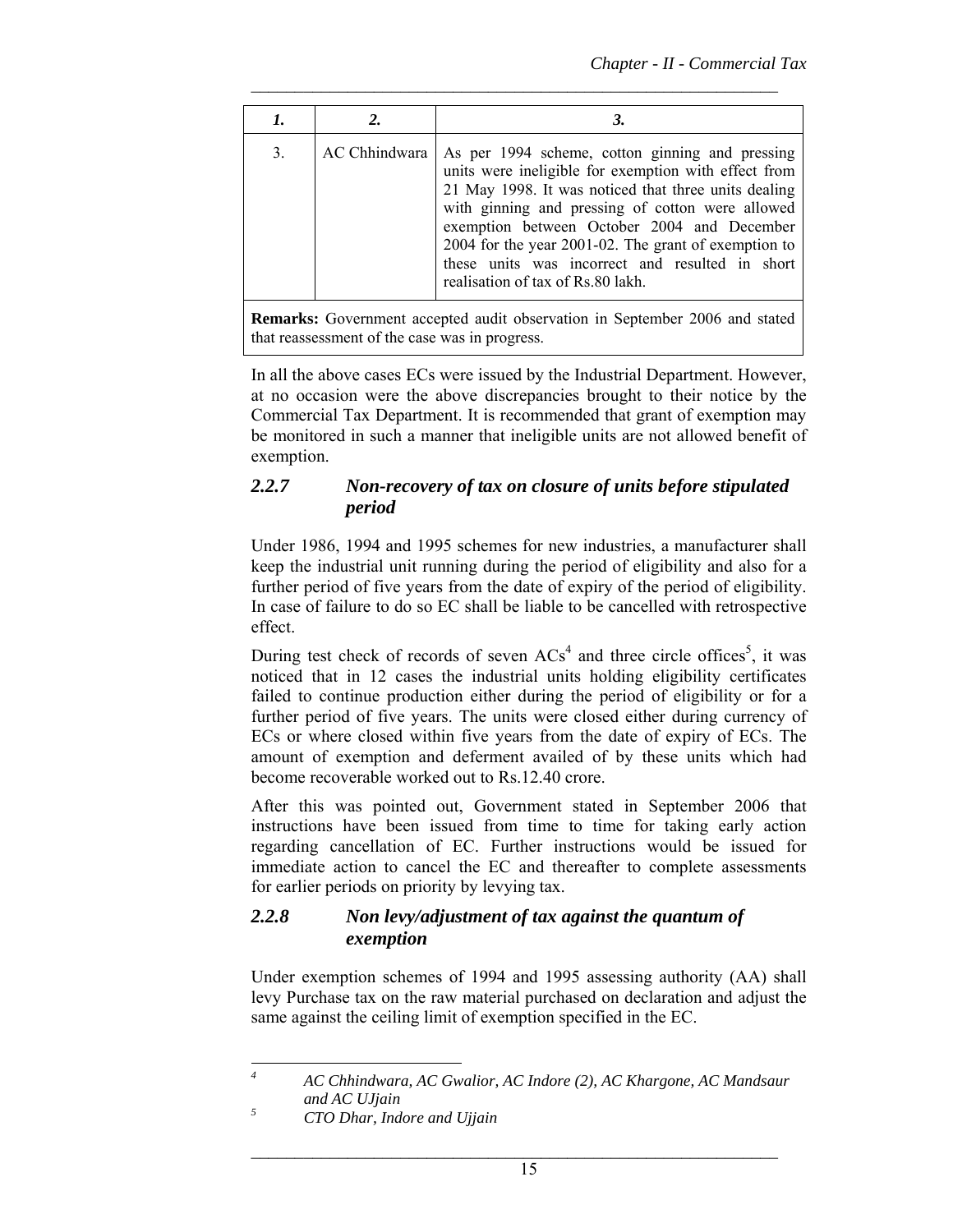**2.2.8.1** Test check of records of seven  $\text{ACs}^6$  and three circle offices<sup>7</sup> revealed that in 14 cases assessed between May 2002 to January 2005 for the period 1998-99 to 2001-02, purchase tax on raw materials valued at Rs. 31.75 crore purchased by dealers on declarations was omitted to be levied by AA. Similarly tax on sales of finished goods valued at Rs. 82.15 crore were also not levied by AAs. This resulted in short levy of tax of Rs. 7.76 crore. Consequently the amount could not be adjusted against exemption limit of dealers.

After this was pointed out, Government informed in September 2006 that in 6 cases tax amounting to Rs.69.43 lakh had been levied and adjusted against the ceiling limit of exemption and in remaining eight cases action for re-assessment was in progress.

**2.2.8.2** Section 2 (w) (v) of MPVK *Adhiniyam*, prescribed a formula<sup>8</sup> to arrive at the amount of taxable turnover. It also provided that no deduction on the basis of the formula shall be made if the amount by way of tax collected by registered dealer had been otherwise deducted from the aggregate of sale prices or not included in sale price.

Test-check of records of three AAs revealed that in four units, deduction of tax Rs.9.60 lakh was allowed in accordance with above prescribed formula. Since the dealer were holding exemption certificates and had not collected any tax, the deduction allowed was incorrect. This resulted in short levy of tax of Rs.9.60 lakh as detailed below:

| SI.<br>No. | Name of<br><b>Assessing</b><br>officer | <b>Period</b> | Month of<br>assessment            | No. of<br>cases | Amount<br>(Rs. in lakh) |
|------------|----------------------------------------|---------------|-----------------------------------|-----------------|-------------------------|
|            | Circle I Dhar                          | 2001-02       | July 2004 and<br>December<br>2004 | 2               | 6.70                    |
| 2.         | AC Guna                                | 2000-01       | January 2004                      |                 | 1.75                    |
| 3.         | <b>AC</b> Mandsaur                     | 1999-00       | June 2004                         |                 | 1.15                    |
|            | <b>Total</b>                           | 4             | 9.60                              |                 |                         |

After this was pointed out, the Department stated in September 2006 that in one case action had been taken for re assessment and tax amounting to Rs.1.74 lakh had been levied and adjusted against ceiling limit and action for re-assessment was in progress in remaining three cases.

## *2.2.9 Incorrect grant of exemption/deferment of tax*

**2.2.9.1** Under 1995 scheme agriculture, horticulture or silk based exporting industrial units were eligible for exemption if their export sales were at least 50 *per cent* of their production in a year. In case of other exporting

 *6 A.C. Gwalior, A.C. Chhindwara, A.C. Satna, A.C. Indore (3), A.C. Mandsaur 7*

*C.T.O. Indore (2), C.T.O. Bhopal* 

*<sup>8</sup> Rate of tax x Aggregate of sale prices 100 + Rate of Tax*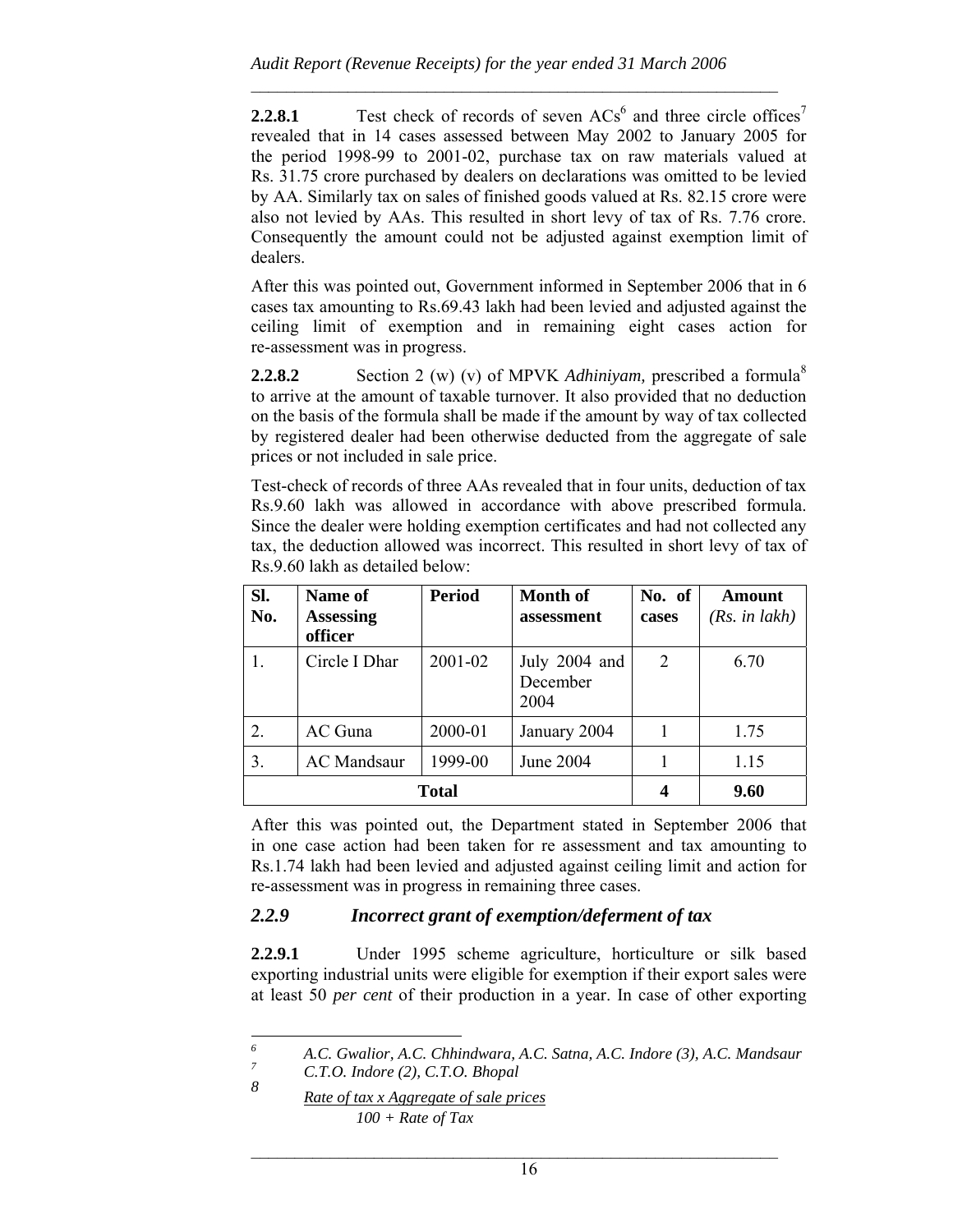units minimum export sale for availment of exemption was prescribed as 75 *per cent* of the production in a year.

 $\mathcal{L}_\text{max}$  and the contract of the contract of the contract of the contract of the contract of the contract of

Test check of records of AC Dewas, Bhopal and Indore revealed that three agriculture based industrial units assessed between December 2004 and January 2005 for the period 2001-02 did not export a minimum of 50 *per cent* of their sale. Their export sales were of Rs.36.03 crore, Rs.8.17 crore and Rs.19.99 crore as against their total turnover of Rs.163.97 crore, Rs.71.65 crore and Rs.50.69 crore respectively. Thus, although the condition of minimum export sale was not fulfilled, the AAs granted exemption of tax of Rs.1.94 crore which was not admissible. This resulted in short levy of tax to that extent.

After this was pointed out, Government stated in September 2006 that in one case action for re assessment was in progress and the remaining cases were under examination.

Test check of records of AC Chhindwara revealed that one exporting unit holding EC for manufacture of cotton yarn got added in his registration certificate raw materials like artificial fibre, man made fibre, polyster fibre etc. with effect from 8 January 2001. Accordingly, it was eligible for the benefit of exemption only if its export sales were 75 *per cent* or more, but the AA while finalising the assessment in January 2005 for the period 2001-02 allowed exemption on the basis of only 55 *per cent* export sale. This resulted in short levy of tax of Rs. 29.83 lakh.

After this was pointed out, Government stated in September 2006 that case would be re examined.

**2.2.9.2** Under deferment scheme of 1986, deferment of tax payable on the purchase of raw material used in manufacture of goods was not admissible.

Test-check of records of AC Gwalior revealed that a unit holding EC for deferment of tax purchased raw material valued at Rs.171.57 crore on which purchase tax of Rs.7.54 crore was payable. The AA while finalising the assessment for the period 1999-2000 to 2001-02 between April 2003 and January 2005 allowed deferment of the same which was not admissible.

After this was pointed out, Government stated in September 2006 that the case would be re examined.

Test-check of records of CTO Bhopal revealed that a dealer purchased goods and sold them as such, without undergoing any manufacturing process. Although deferment was not admissible, the AA while finalising the assessments for the period 2000-01 and 2001-02 in September 2003 and 2004 allowed deferment of tax of Rs. 4.38 lakh incorrectly.

After this was pointed out, Government stated in September 2006 that action for reassessment was in progress.

**2.2.9.3** Under 1994 scheme, if a dealer establishes a new industrial unit but closes down production in an existing industrial unit within the state engaged in production of the same product, the EC shall be liable to be cancelled from the date of closure.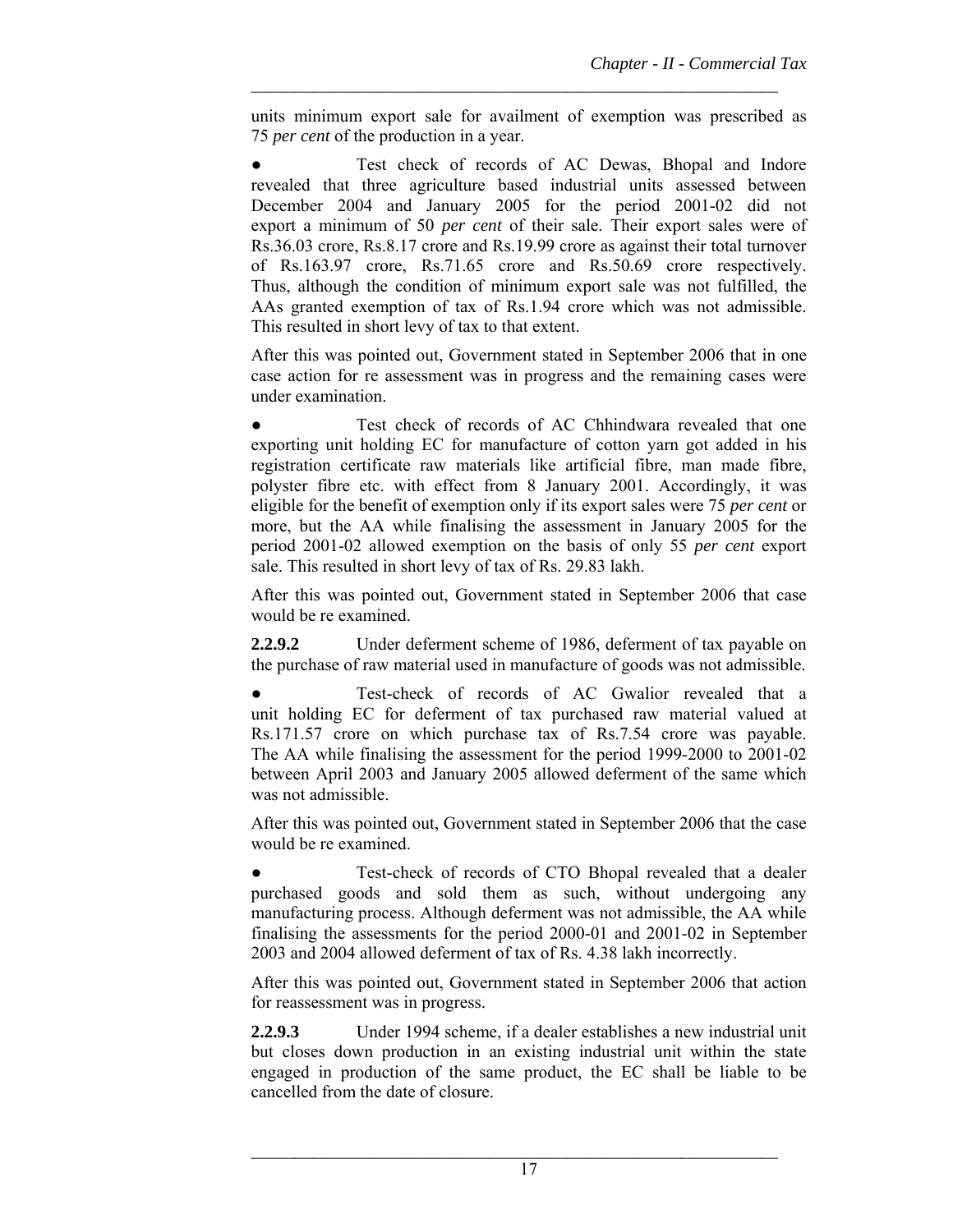Test-check of records of circle office Ujjain revealed that a dealer registered with the Commercial Tax Department since December 1996 for manufacture of corrugated boxes established a new industrial unit in February 1998 for manufacture of same product for which Industry Department issued EC on 29 April 1999. The dealer however, closed down his former unit on 1 April 1999. As per condition of the notification the dealer was not entitled for the benefit in respect of new unit with effect from 1 April 1999. But the AA while finalising the assessment for the period 2000-01 and 2001-02 between September 2003 and September 2004 allowed the exemption which was not admissible. This resulted in non levy of tax Rs. 9.87 lakh.

After this was pointed out, Government in September 2006 stated that the casewould be examined.

## *2.2.10 Grant of exemption/deferment in excess of the quantity specified in EC.*

Under 1994 scheme, an industrial unit is not eligible for exemption in excess of capacity specified in the EC.

Test-check of records of AC Chhindwara revealed that the AA while finalising the assessment of two exempted units in October 2004 for the period 2001-02 allowed exemption for 13,540.25 quintals and 13,298.85 quintals of ginned cotton against the specified quantity of 10,000 quintals in each case in the ECs. This resulted in excess grant of exemption having a tax effect of Rs. 11.51 lakh.

 After this was pointed out, Government stated in September 2006 that the action for reassessment was in progress.

## *2.2.11 Exemption allowed on goods not specified in the EC*

The EC issued by the competent authority, interalia specifies name of principal products and its by products manufactured by a unit.

Test-check of records of AC Dewas and Gwalior revealed that in four cases of two industrial units assessed between November 2003 to February 2005 for the period 2000-01 to 2002-03 exemption was allowed in respect of component assembly and chlorinated paraffin wax (CPW) which were not specified in the ECs. This resulted in incorrect grant of exemption of Rs.50.83 lakh.

After this was pointed out, Government in respect of AC Dewas, stated in September 2006 that the action to reassess the case under section 28 (1) of MPVK *Adhiniyam* had been initiated. While in other case it was stated that the dealer manufactured and sold chlorinated paraffin liquid specified in EC and not wax. Reply was not tenable because as per sale documents the dealer had sold CPW and not chlorinated paraffin liquid.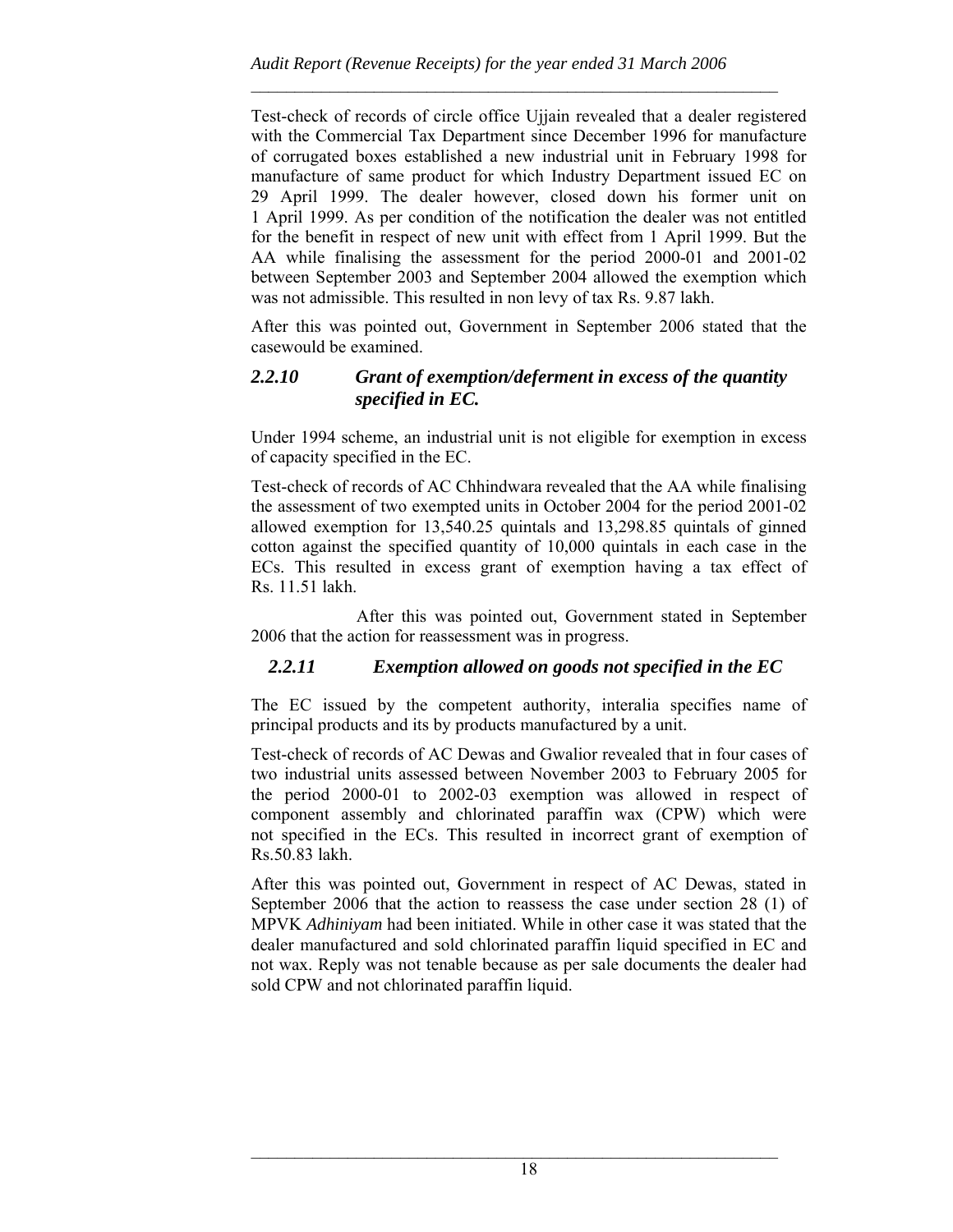## *2.2.12 Incorrect determination of taxable turnover*

Under 1994 scheme, a dealer undertaking expansion in his existing industrial unit shall be eligible for exemption in respect of goods manufactured by him, in excess of 100 *per cent* of the original installed capacity of existing industrial unit.

 $\mathcal{L}_\text{max}$  and the contract of the contract of the contract of the contract of the contract of the contract of

**2.2.12.1** Test check of record of AC Chhindwara revealed that during 2001-02 a unit was entitled to exemption for sales valued at Rs. 33.05 crore of expanded capacity whereas the AA while finalising the assessment in January 2005 allowed exemption on sales valued at Rs.48.68 crore. This resulted in incorrect grant of exemption on sales valued at Rs.15.63 crore having a tax effect of Rs.1.56 crore.

After this was pointed out, Government stated in September 2006 that action for re-assessment was in progress.

**2.2.12.2** In another case a unit holding EC for expanded capacity sold goods valued at Rs. 91.47 crore during 2001-02, out of which sales valued at Rs. 46.09 crore pertained to expanded capacity. However, the AA (AC Dewas) while finalising the assessment in January 2005 allowed exemption on sales valued at Rs.58.25 crore. This resulted in incorrect grant of exemption on sales valued at Rs. 12.16 crore having a tax effect of Rs. 27.98 lakh.

After this was pointed out, Government stated in September 2006 that the case would be re-examined.

## *2.2.13 Incorrect adjustment due to application of incorrect rate of tax*

MPVK *Adhiniyam* and notifications issued thereunder specify the rates of commercial tax leviable on sale of different commodities.

Test check of records of four ACs revealed that in respect of four units holding EC, tax of Rs.64.51 lakh on sales of goods valued at Rs.22.63 crore was not levied/levied at incorrect rates, as shown below :-

| (Rupees in lakh) |  |
|------------------|--|
|                  |  |

| Sl.<br>No. | Name of<br>assessing<br>officer | Period  | Month of<br>assessment | No. of<br>cases | <b>Short</b><br>levy of<br>tax | Nature of irregularity                                                                                                         |
|------------|---------------------------------|---------|------------------------|-----------------|--------------------------------|--------------------------------------------------------------------------------------------------------------------------------|
| 1.         | 2.                              | 3.      |                        | 5.              | 6.                             | 7.                                                                                                                             |
| 1.         | AC Indore                       | 2001-02 | December<br>2004       |                 | 20.16                          | Tax on sale of HDPE <sup>9</sup><br>fabrics of Rs.2.19 crore<br>was determined at 4.6<br>per cent instead of 13.8<br>per cent. |

 *High density Poly ethylene* 

l *9*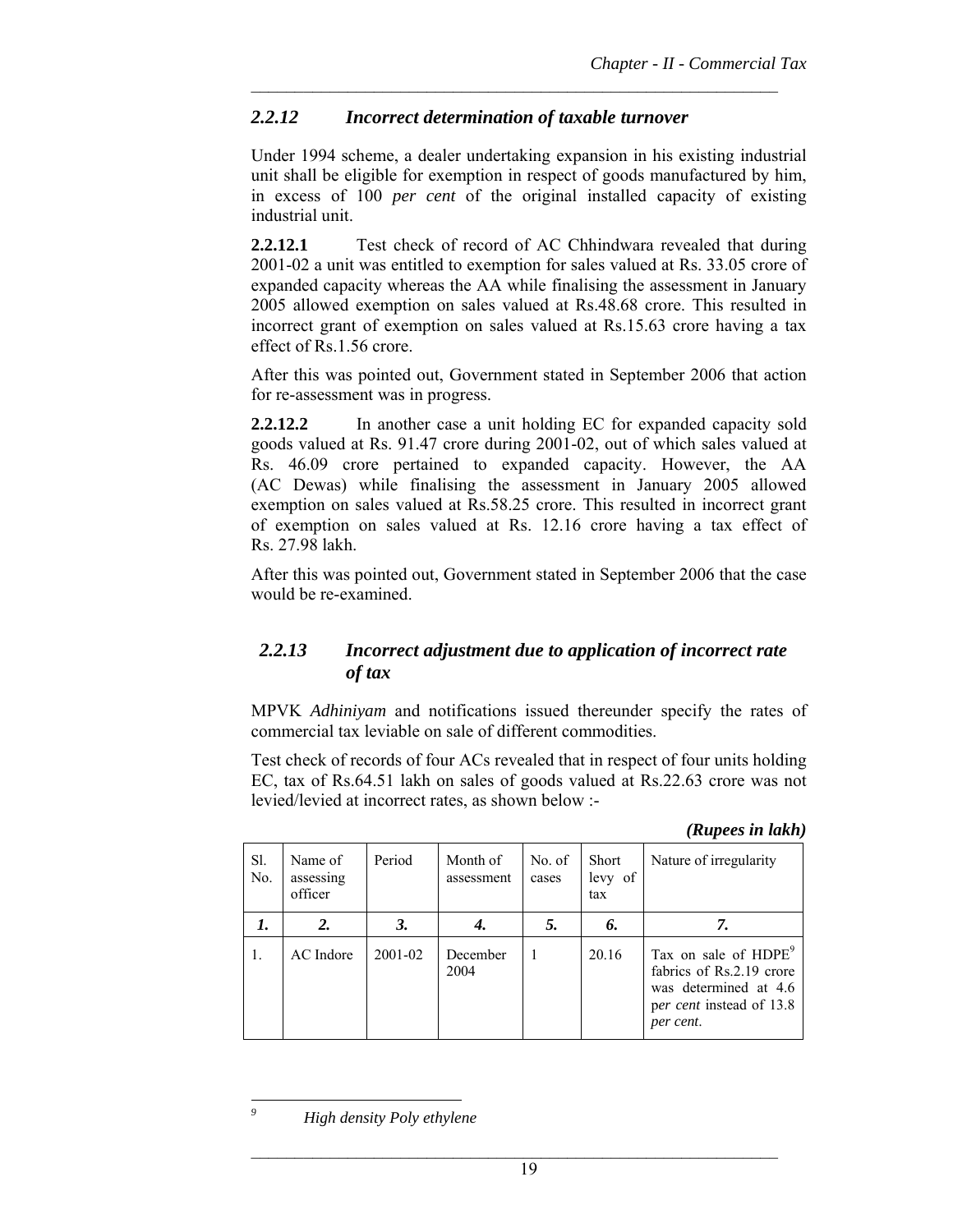| 1. | 2.                     | 3.          |                                            | 5.             | 6.    | 7.                                                                                                                                                                                              |
|----|------------------------|-------------|--------------------------------------------|----------------|-------|-------------------------------------------------------------------------------------------------------------------------------------------------------------------------------------------------|
| 2. | AC<br>Gwalior          | 2001-02     | January<br>2005                            | 1              | 11.02 | No tax on sale of HDPE<br>fabrics of Rs.83.05 lakh<br>was levied treating the<br>same as tax free goods.                                                                                        |
| 3. | $AC$ Guna<br>AC Bhopal | $2001 - 02$ | December<br>2004<br>and<br>January<br>2005 | $\overline{2}$ | 33.33 | During $6$<br>September<br>2001 to 31 March 2002<br>edible oil was taxable at<br>4 <i>per cent</i> , but tax<br>of oil of<br>sale<br>on<br>Rs.19.61<br>crore<br>was<br>determined 2.3 per cent. |

Thus tax of Rs. 64.51 lakh was adjusted less against exemption limit of the units.

After this was pointed out, Government stated in September 2006 that in two cases pertaining to HDPE fabrics matter would be re-examined and in remaining two cases action for reassessment was in progress.

## *2.2.14 Internal control mechanism*

The internal control mechanism is intended to provide adequate safeguards against errors and irregularities in operational as well as financial matters and is an integral part of an organisation's operation.

The Commercial Tax Department intimated in October 2006 that there had been no internal audit wing for last five years.

## *2.2.15 Non Submission of prescribed returns*

Under 1994 incentive scheme, every dealer during the period of his exemption/deferment of tax is required to furnish for every quarter to the appropriate sales tax officer and General Manager, District Industries Centre, a statement in Form  $IV^{10}$  within 30 days of the expiry of the quarter to which such statement relates.

It was noticed that in 25 cases assessed for the period 2000-01 to 2001-02 between November 2003 to January 2005 by eight AAs exemption/deferment of Rs.16.68 crore was allowed though the units had not submitted the prescribed returns as detailed follows:

 $\overline{10}$ 

Statement of purchases of goods and their consumption/use in *manufacture/packing and production of goods and sale of such goods.*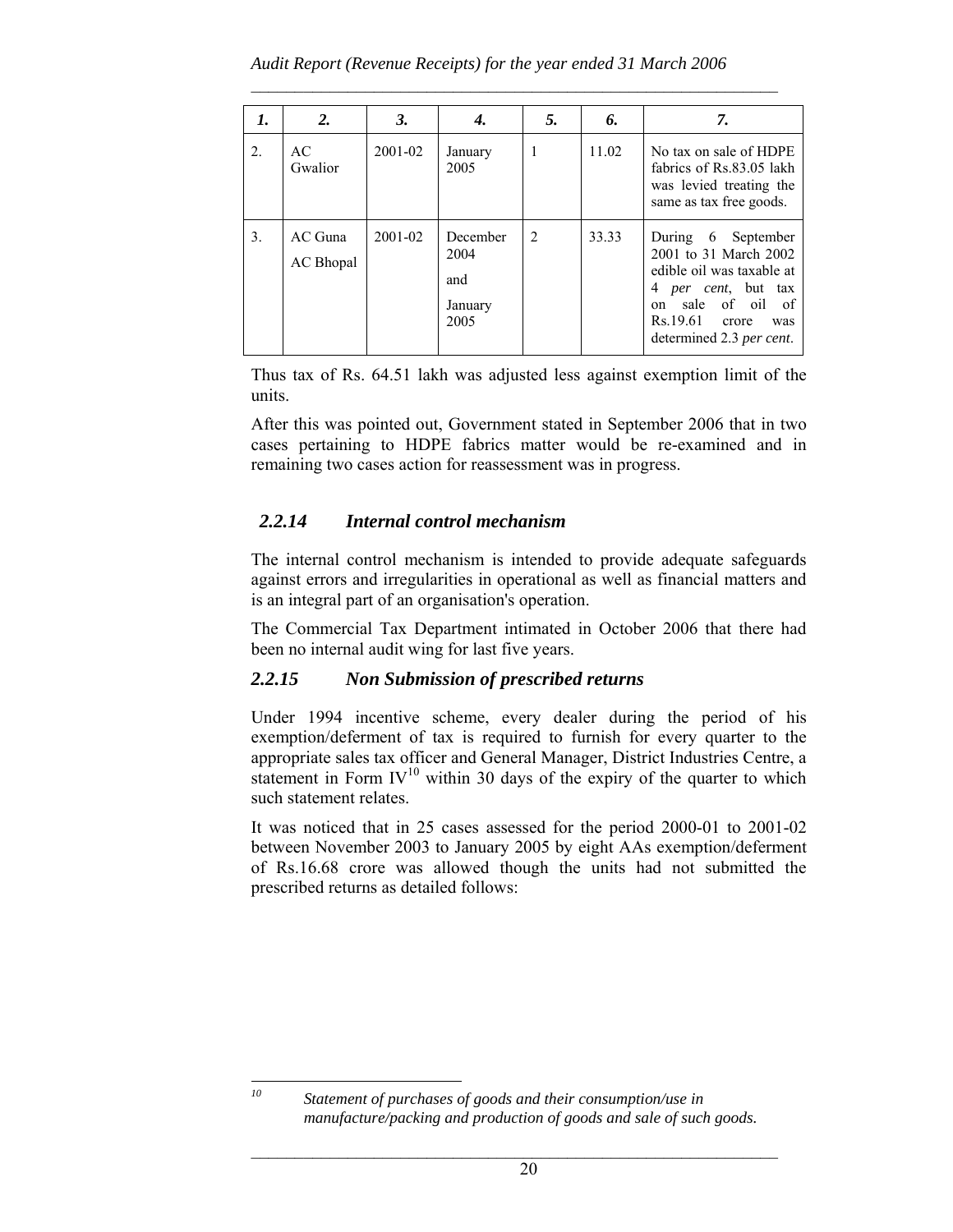| Sl.<br>No. | <b>Name of Unit</b>     | <b>Period</b><br><b>of</b><br>assessment | Month of<br>assessment                | No. of<br>cases | <b>Amount</b> |
|------------|-------------------------|------------------------------------------|---------------------------------------|-----------------|---------------|
| 1.         | <b>AC</b> Gwalior       | 2001-02                                  | November 2004<br>and January 2005     | 4               | 7.21          |
| 2.         | AC Indore               | 2001-02                                  | July 2004 to<br>November 2004         | $\overline{2}$  | 4.88          |
| 3.         | AC Indore               | 2001-02                                  | September 2004                        | 1               | 0.87          |
| 4.         | AC<br>Chhindwara        | 2001-02                                  | January 2005                          | 5               | 0.95          |
| 5.         | <b>AC</b> Dewas         | 2001-02                                  | June $2004$ to<br>December 2004       | 7               | 0.42          |
| 6.         | A.C. Indore             | 2001-02                                  | January 2003                          | 1               | 1.75          |
| 7.         | AC Indore               | 2001-02                                  | December 2004                         | $\overline{2}$  | 0.46          |
| 8.         | Circle Office<br>Indore | 2000-01<br>2001-02                       | November 2003<br>to September<br>2004 | $\overline{3}$  | 0.14          |
|            |                         |                                          |                                       | 25              | 16.68         |

#### *(Rupees in crore)*

Finalisation of assessments without prescribed returns is fraught with risk of underassessments and short levy of tax, thus defeating the very purpose for which the return was prescribed. Government may consider imposing penitentiary measures on the dealers who do not submit the requisite return.

After this was pointed out, the department while accepting the objection stated in September 2006 that it was a procedural lapse and there was no loss of revenue. However, Government stated that it would consider whether some penalty could be prescribed for the assessees who did not submit returns.

### *2.2.16 Conclusion*

It would be seen from the above that there was lack of internal control mechanism to ensure that the ECs issued were consistent with the provisions of the scheme and that the provisions/conditions laid down in the scheme/ EC are complied with. There was no system to evaluate the performance of the beneficiary units during the period of eligibility and also for a further period of five years.

### *2.2.17 Acknowledgement*

The audit findings as a result of test check of records were reported to Government/department in June 2006 with a specific request to attend the meeting of the audit review committee (ARC) to discuss the findings of the review. The ARC was held in September 2006. The department was represented by CCT while Principal Secretary Commercial Tax Department represented Government. There view point has been duly incorporated in the review.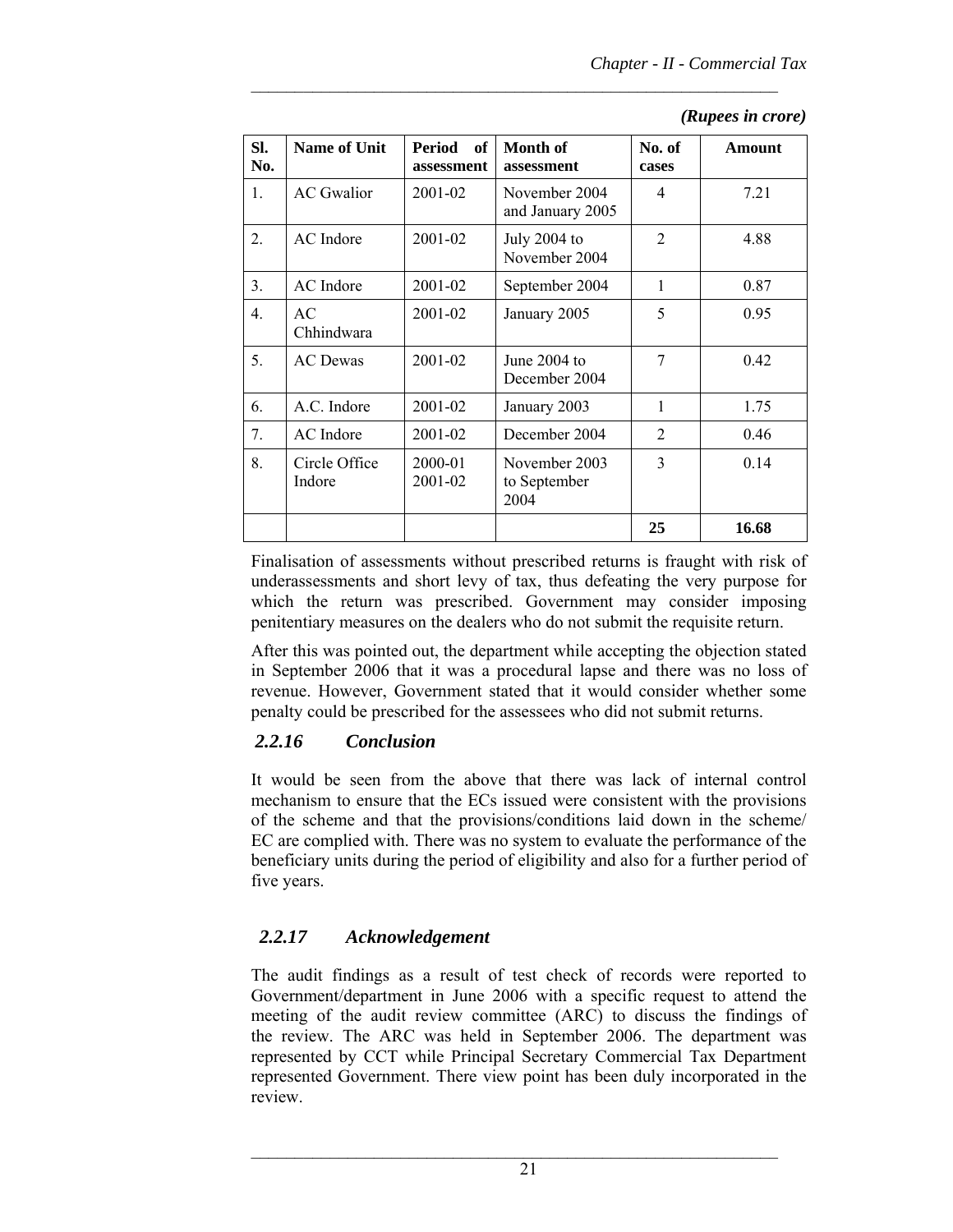## **2.3 Application of Incorrect rate of Tax**

MPVK *Adhiniyam* and notifications issued thereunder specify the rates of commercial tax leviable on sale of different commodities.

 $\mathcal{L}_\text{max}$  and the contract of the contract of the contract of the contract of the contract of the contract of

Test check of records in four regional offices<sup>11</sup> and one circle office at Rewa revealed between February 2005 to November 2005 that in seven cases assessed between December 2003 and January 2005 for the period April 2000 to March 2003, tax on sales turnover of Rs.5.59 crore was levied at incorrect rates. This resulted in short levy of tax amounting to Rs.31.20 lakh.

After this was pointed out, the department accepted audit observation in four cases and raised demand for Rs. 5.10 lakh. The department did not accept audit observation in one case and stated that thermit portion was mixture of iron and steel. The reply was not correct as thermit portion consists of ferric oxide (Fe2O3) steel cuttings, ferro alloy and aluminum granules and is not mixture of only iron and steel. It should therefore be taxed at the rate of 9.2 *per cent* instead of four *per cent*. Further it was stated that two cases were under examination. Report on further action taken has not been received (January 2007).

### **2.4 Non levy of tax on sales incorrectly treated as tax free**

Under MPVK *Adhiniyam* read with CST Act, Rules and notifications issued thereunder, commercial tax is not leviable on sale of goods specified in the schedule-I and those exempted by Government by issue of notification.

Test check of records of two regional offices at Indore and two circle offices of Indore revealed that in five cases assessed between December 2003 and December 2004 for the period 2000-2001 and 2001-2002 incorrect deduction of  $HDPE^{12}/PP^{13}$  fabrics valued at Rs.3.76 crore treated as tax free item was allowed, whereas it was taxable  $\omega$  12% under entry No. 42 of Part-III of Schedule-II of the *Adhiniyam*. This resulted in non levy of tax of Rs.51.88 lakh.

After this was pointed out between June 2005 and December 2005 the AAs stated that the unit was exempted from payment of tax on the commodity under notification dated 24 August 2000. Reply was not tenable as the said notification exempted all types of cloth and did not spell about HDPE/PP fabrics.

 $11$ *11 Regional Offices - Gwalior , Indore , Morena and Satna* 

*<sup>12</sup> HDPE-High Density poly ethylene* 

*<sup>13</sup> PP-poly propylene*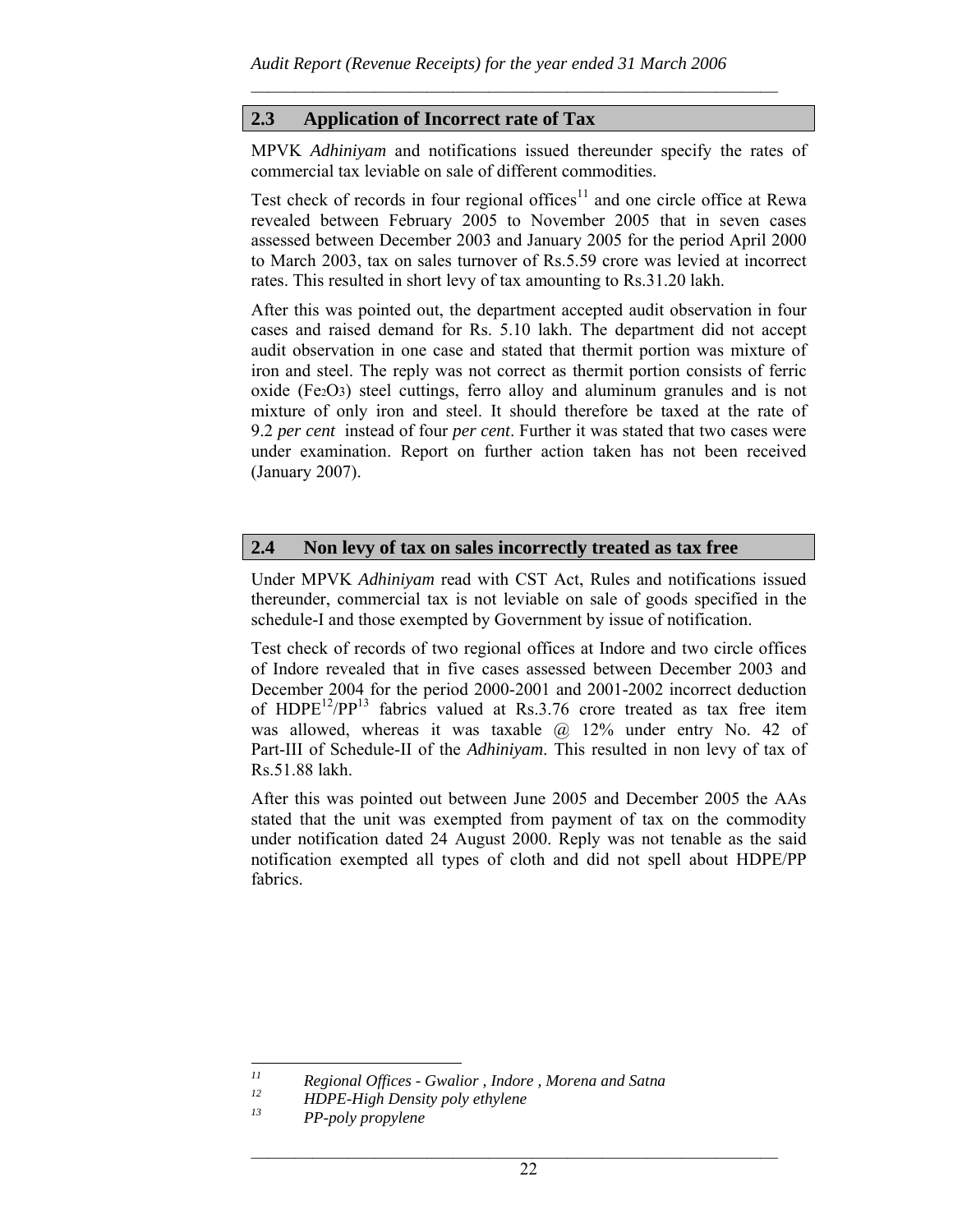## **2.5 Irregular grant of exemption from payment of tax on provisional ECs**

 $\mathcal{L}_\text{max}$  and the contract of the contract of the contract of the contract of the contract of the contract of

2.5.1 As per M.P. commercial tax exemption scheme 1995, facility of exemption can be availed of by non conventional power generating units generating electricity from non conventional sources who hold a provisional EC issued by the state level committee. The provisional certificate is valid for six months or up to the date of issue of a permanent EC, which ever is earlier. For non payment of tax, interest is also leviable under the Act.

Test check of records at Regional Office, Gwalior revealed in August 2005 that provisional certificate was issued on 11 July 1997 to an industrial unit for availing exemption of tax under the scheme. This was not followed by permanent EC. The provisional EC liable to be cancelled on 10 January 1998 i.e. after a lapse of six months, was not cancelled. However, the assessing authority while finalising the assessment for the period 2000-2001 in December 2003 allowed exemption of tax of Rs.70.65 lakh which was incorrect and was required to be recovered alongwith interest amounting to Rs.74.90 lakh for the period from April 2001 to August 2005. This resulted in non realisation of Government revenue of Rs.1.46 crore.

After this was pointed out, the AA stated that action will be taken for reassessment.

The matter was reported to the department and Government October 2005. The department confirmed in July 2006 that action would be initiated for reassessment under Act.

2.5.2 Test check of records of regional office Indore revealed in March 2005 that the AA while finalising assessment for the period 2000-01 in January 2004 allowed incorrect exemption of tax amounting to Rs.1.97 crore on the basis of provisional EC dated 1 October 1997 which was valid for six months only. Though State level committee on 14.12.2004, cancelled the Provisional EC, the AA did not take any action to recover the amount of exemption incorrectly allowed to the assessees.

After this was pointed out in March 2005 the department stated in July 2006 that the action has been initiated for reassessment of the case under the Act and for raising additional demand. Final action is awaited (January 2007).

## **2.6 Non imposing of penalty**

Under MPVK *Adhiniyam*, if the Commissioner or the appellate or revisional authority is satisfied that a dealer has concealed his turnover or has furnished false particulars of his sales, he may impose by way of penalty a sum which shall not be less than three times but shall not exceed five times of the amount of tax evaded.

Test check at regional office Indore revealed in June 2005 that in case of two dealers assessed in December 2004 and January 2005 for the year 2000-01 and 2001-02 though the AA determined the concealment of turnover of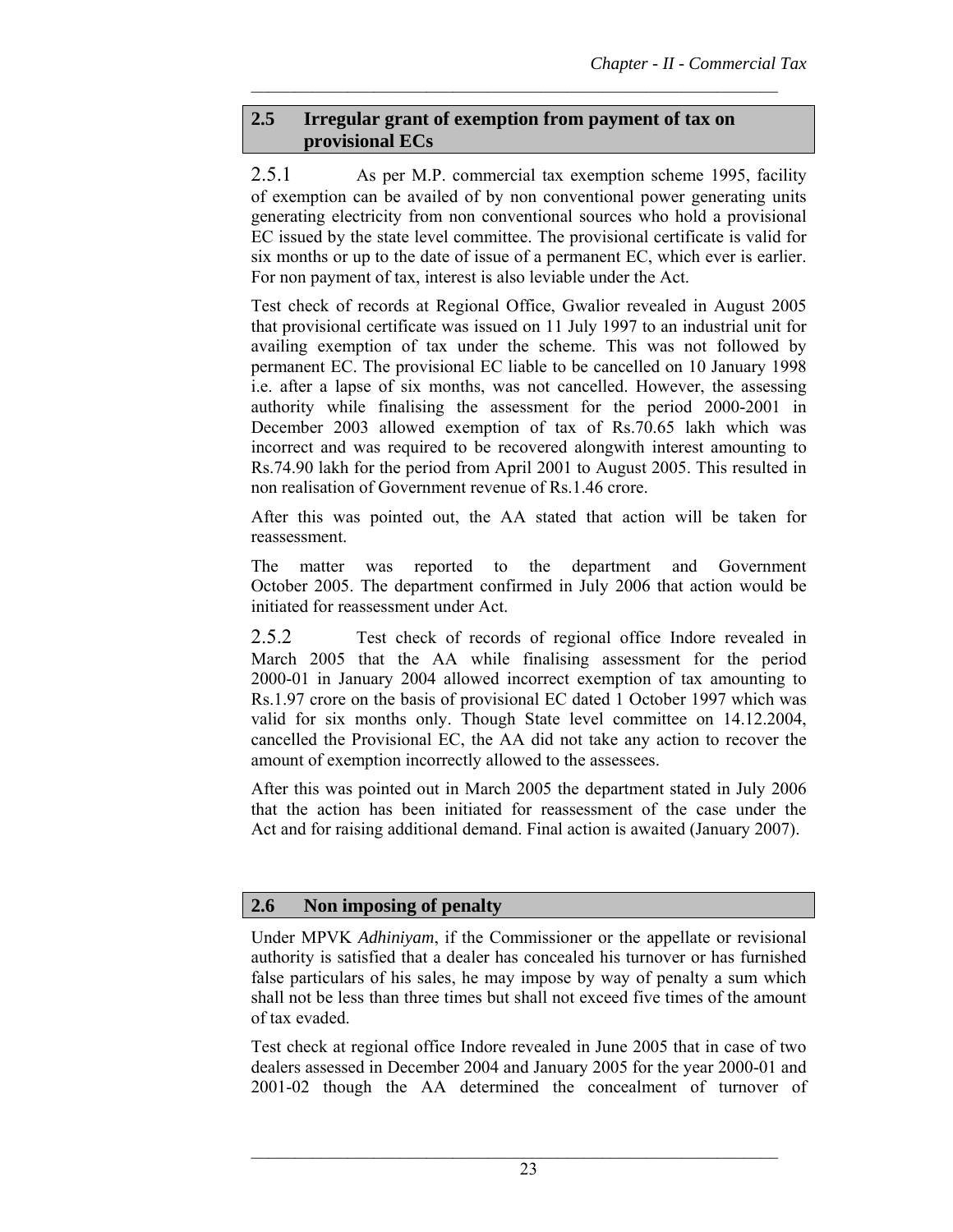Rs.7.30 crore and levied tax of Rs.79.45 lakh, he did not impose minimum penalty amounting to Rs.2.38 crore.

 $\mathcal{L}_\text{max}$  and the contract of the contract of the contract of the contract of the contract of the contract of

After this was pointed out the department stated in July 2006 that in one case penalty of Rs. 1.58 crore was levied in December 2005 while in other case, it was stated that action for imposing of penalty would be taken.

## **2.7 Incorrect deduction of tax paid sales**

**2.7.1** MPVK *Adhiniyam*, Rules and notifications thereunder provide deduction of tax paid goods on which tax has been paid within the state to determine the taxable turnover.

Test check of records at regional office Satna and one circle office at Indore revealed that four dealers were incorrectly assessed to tax for the years 2000-01 and 2001-02 between September 2003 and January 2005. This resulted in non-levy of tax Rs.6.15 lakh as detailed below:

| SI.<br>No.                                                                                                                                                                                                                                                      | of<br><b>Name</b><br><b>Units</b> | Year/I<br><b>Assessment</b><br>date of Assessment        | <b>Nature of observation</b>                                                                                                                                                                                                                                                                                                                |  |  |
|-----------------------------------------------------------------------------------------------------------------------------------------------------------------------------------------------------------------------------------------------------------------|-----------------------------------|----------------------------------------------------------|---------------------------------------------------------------------------------------------------------------------------------------------------------------------------------------------------------------------------------------------------------------------------------------------------------------------------------------------|--|--|
| 1.                                                                                                                                                                                                                                                              | CTO Circle<br>XI Indore           | 2001-02<br>January 2004<br>December 2004<br>January 2005 | Sale of wires valued at Rs. 75.34 lakh<br>manufactured from wire roads were<br>incorrectly exempted from payments of<br>tax treating them as tax paid goods. This<br>resulted in short levy of tax of Rs. 3.01<br>lakh.                                                                                                                     |  |  |
| assessment.                                                                                                                                                                                                                                                     |                                   |                                                          | The department accepted audit objection and stated that action would be taken for re                                                                                                                                                                                                                                                        |  |  |
| 2 <sub>1</sub>                                                                                                                                                                                                                                                  | RAC-III<br>Satna                  | 2000-01<br>September 2003                                | The dealer imported goods valued at<br>$Rs.22.75$ lakh from Chhattisgarh <sup>14</sup><br>on/after 1 November 2000 and sold them<br>in the State on which tax of Rs.3.14 lakh<br>was leviable. However, AA allowed<br>deduction of tax paid goods incorrectly<br>resulting in short realisation<br>of<br>Government revenue to that extent. |  |  |
| In reply the department stated that the goods were purchased from Indore depot, registered<br>in M.P. the reply was not tenable as purchase list clearly indicated that goods were<br>purchased from Raipur (Chhattisgarh) and department had not furnished any |                                   |                                                          |                                                                                                                                                                                                                                                                                                                                             |  |  |

**2.7.2** MPVK *Adhiniyam,* Rules and notification issued thereunder, provide deduction of tax paid goods on which tax has been paid within state, whereas tax paid packing material sold along with the taxable goods shall attract tax at the same rate as applicable to such goods.

Test check of records of regional office Indore and one circle office of Indore revealed that in five cases of four dealers which were assessed for the period 1999-2000 to 2001-02 between December 2002 and December 2004, sale of packing material of taxable medicines valued Rs.2.27 crore was treated as tax

evidence/proof in support of the reply.

 $l4$ 

*State Chhattigarh came into existence from 1 November 2000.*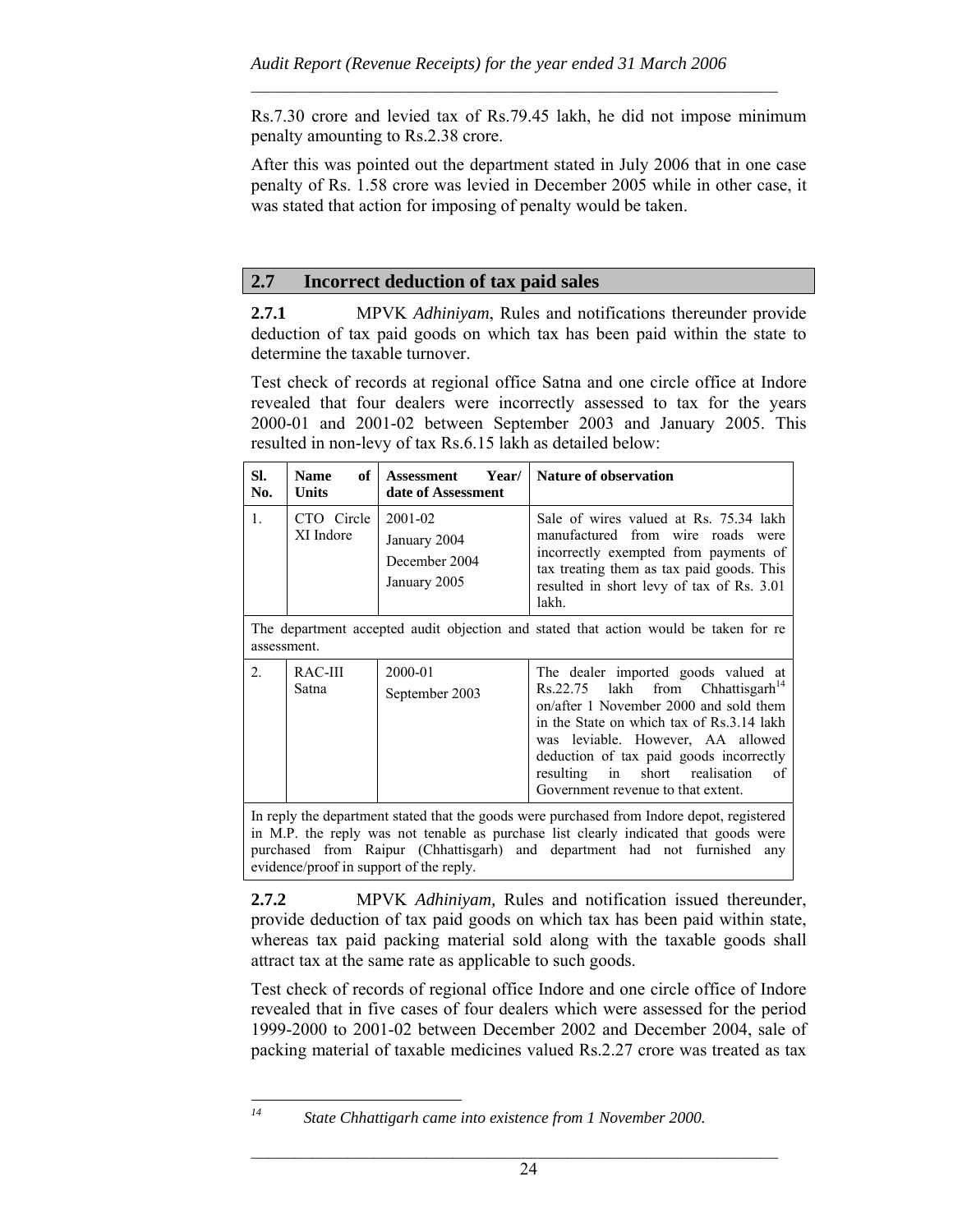paid goods and deduction was incorrectly allowed from taxable turnover. This resulted in non-levy of tax Rs.10.36 lakh.

 $\mathcal{L}_\text{max}$  and the contract of the contract of the contract of the contract of the contract of the contract of

After this was pointed out the department has stated in July 2006 that deduction of tax paid goods sold with taxable goods was allowed correctly in view of decision of Hon'ble High Court<sup>15</sup>. The reply of the department was not tenable in view of specific provisions of the Act as well as in view of the decision of Hon'ble Supreme Court of India<sup>16</sup> which held that packing material sold with the goods, is taxable as goods itself.

**2.7.3** Test check of records at regional office Morena revealed that in case of two dealers assessed for the years 2001-02 and 2002-03 in January 2005, sale of vegetable oil and *Khali* (de oiled cake) valued Rs.3.42 crore was treated as tax paid goods and deduction was allowed. However cross verification of the records of selling dealer from which they had purchased goods revealed that the selling dealer had not sold the above goods at all. Thus deduction allowed was incorrect. This resulted in non levy of tax Rs. 13.47 lakh and penalty of Rs. 40.41 lakh.

After this was pointed out, the department has stated in July 2006 that action has initiated against selling dealer under section 28 (1) The reply of department was silent about action taken in respect of purchasing dealers who had claimed and were allowed deduction. Final reply was awaited (January 2007).

### **2.8 Non levy of value added tax**

Under section 9-B of MP *Vanijyik Kar* (*Sanshodhan*) *Adhiniyam*, 1997 value added tax (VAT) is leviable at prescribed rates on added value of resale of goods specified in Schedule-II, part II to VI of the Act.

Test check of records of four regional offices<sup>17</sup> and one circle office Indore revealed that in eight cases assessed for the period 1997-98 to 2002-03 between April 2003 to December 2004, VAT amounting to Rs.19.56 lakh was not levied on added value of Rs.2.14 crore on resale of goods.

After this was pointed out, the department accepted audit objection in five cases out of which demand of Rs. 10.35 lakh was raised in two cases. It was further stated that action for revision under section 62 (3) had been initiated in remaining three cases.

 $15$ *15 M/s Raymond Cement Vs State of Madhya Pradesh (High Court) 1997 30 VKN 219 M.P.* 

*<sup>16</sup> M/s Premier Breweries Vs State of Kerla (1999) 32 VKN 317* 

*<sup>17</sup> Regional Offices:- Gwalior (1), Indore (3)*